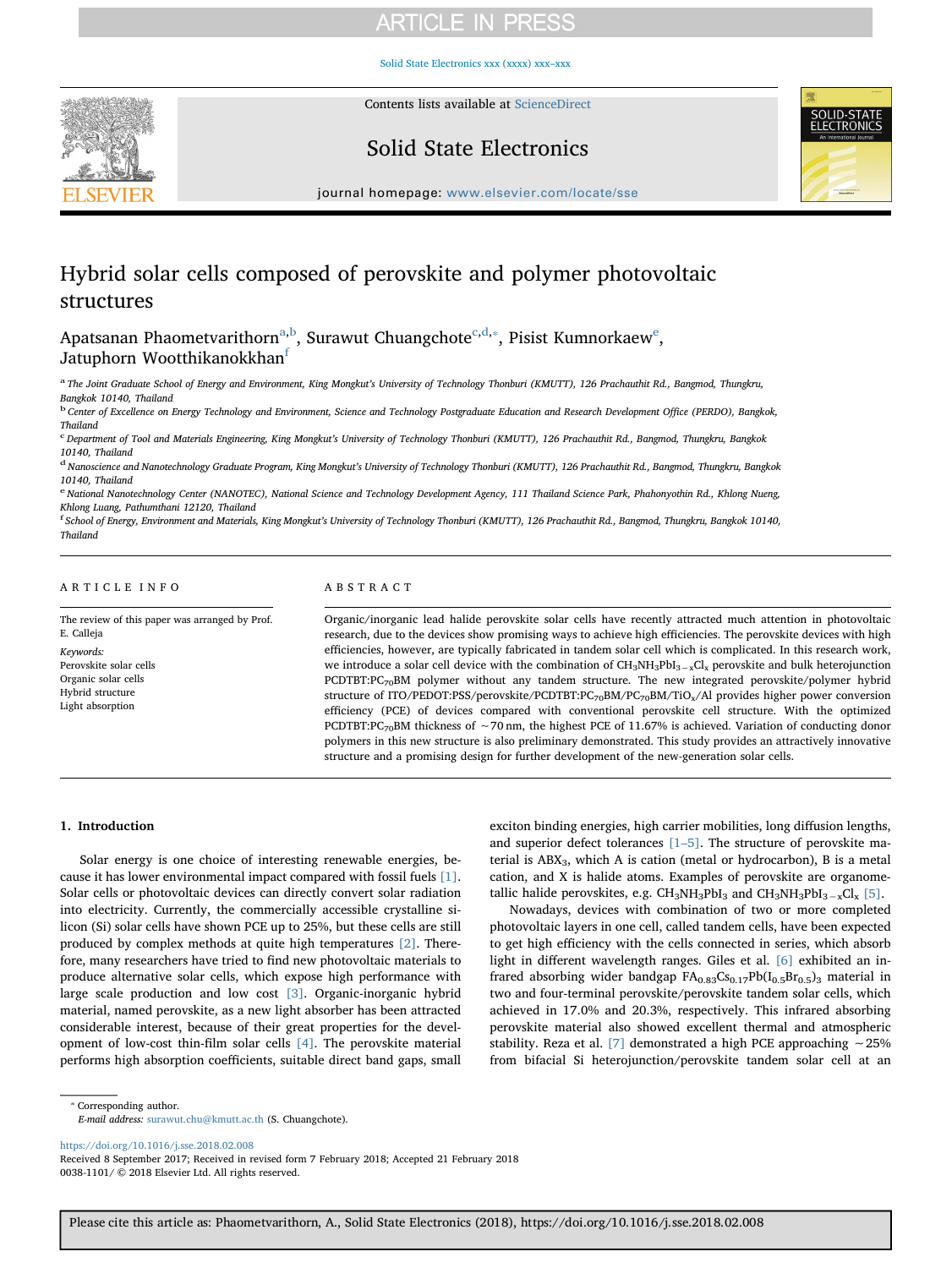optimum thickness of perovskite of 135 nm. Philipp et al. [8] introduced a four-terminal tandem cell based on a perovskite top cell and a c-Si heterojunction bottom cell with a transparent  $MoO<sub>x</sub>/ITO$  hole contact. The top cell transmitted ∼55% near-infrared spectral region. This architecture reached PCE of 13.4% (top cell 6.2%, bottom cell 7.2%). Moreover, perovskite/polymer tandem solar cells have been developed to achieve high performance. Yao et al. [9] showed the perovskite/polymer tandem solar cell with PCE of 16.0% from ∼90 nm perovskite thickness, which assisted in use of less lead content in the device. Chun-Chao et al. [10] introduced a new IR-sensitive block copolymer, PBSeDTEG8, which this polymer:PCBM blend (as the bottom subcell) enhanced thermal stability in the tandem device. This perovskite/polymer monolithic hybrid tandem solar cell achieved PCE of 9.13%, which is more than the perovskite and polymer single-junction devices. Jian et al. [11] presented perovskite-organic hybrid tandem solar cell in two-terminal tandem cell with PBDTT-DPP: $PC_{70}$ BM blending polymer and found that the hybrid tandem efficiency reached 8.62%, which greater than both perovskite and PBDTT-DPP:[6,6] phenyl-C<sub>71</sub>-butyric acid methyl ester (PC<sub>70</sub>BM) single-junction cells. Unfortunately, perovskite/polymer tandem solar cell has some disadvantages, i.e. its interlayers make losses in photon transmittance for the bottom sub-cell and tandem device fabrication is complicated [12]. Additionally, the difficulty in fabricating perovskite-polymer hybrid tandem cell is to optimize the interconnecting layer [11].

Recently, integration of solar cell combining both perovskite and bulk-herterojunction (BHJ) photovoltaic layers into a simple photovoltaic device has been interested to achieve high efficiency with simple fabrication techniques. Chuantian and Liming [13] introduced PDPP3T:PCBM blending polymer into perovskite solar cells with a structure of ITO/PEDOT:PSS/CH<sub>3</sub>NH<sub>3</sub>PbI<sub>3</sub>/(PDPP3T-PC<sub>61</sub>BM)/Ca/Al. They found that the photoresponse can absorb closely to the near-infrared (NIR), but the efficiency of integrated perovskite/blending polymer device cannot be enhanced. Long et al. [14] employed PDPP3T:PCBM layer into perovskite solar cells and found that the perovskite/polymer hybrid solar cell efficiency can be improved with a 1:4 weight ratio of PDPP3T:PCBM.

In organic (polymer) solar cells, the cells made of poly(N-9′-heptadecanyl-2,7-carbazole-alt-5,5-(4′,7′-di-2-thienyl-2′,1′,3′-benzothiadiazole)) (PCDTBT) (Fig. 1a) as an electron donor material have been widely employed. This was because of deep highest occupied molecular orbital (HOMO) energy level (∼−5.5 eV) of PCDTBT, which was below the air oxidation threshold (-5.27 eV). Consequently, the system could be air-stable and low value HOMO assures a high open-circuit voltage  $(V_{\text{oc}})$ . Furthermore, the position of lowest unoccupied molecular orbital (LUMO) energy level of PCDTBT is above  $PC_{70}$ BM (electron acceptor material) (Fig. 1b) at least 0.2–0.3 eV, which electron from the donor could effectively transfer to the acceptor [15,16]. The cells composed of PCDTBT:PCBM have shown higher PCE (> 7%) than PDPP3T:PCBM with internal quantum efficiencies approaching 100% [17]. Therefore, PCDTBT is considered to be a promising polymer for improvement of efficiency of perovskite/polymer hybrid devices.

In this study, we demonstrated that CH3NH3PbI3−xClx perovskite light absorber material can be processed by a solution approach. Conventional perovskite cells (reference cells) with  $PC_{70}$ BM as a electron transporting layer were fabricated (device 1, Fig. 1b). Integration of PCDTBT: $PC_{70}$ BM bulk heterojunction into conventional perovskite solar cell was carried out by using 2 different approaches: (1) replacing PC<sub>70</sub>BM layer by PCDTBT:PC<sub>70</sub>BM layer (so called "perovskite/polymer hybrid solar cell") (devices 2, Fig. 1c) and (2) adding PCDTBT: $PC_{70}$ BM layer between perovskite and  $PC_{70}$ BM layers (so called "integrated perovskite/polymer hybrid solar cell") (device 3, Fig. 1d). Energy level diagram of integrated perovskite/polymer hybrid solar cell is shown in Fig. 2.

#### 2. Experimental

#### 2.1. Materials

PEDOT:PSS aqueous dispersion (Clevios PH1000) was purchased from Heraeus (Germany). Perovskite precursor ink I101 ( $CH<sub>3</sub>NH<sub>3</sub>PbI<sub>3</sub>$  $_{x}Cl_{x}$ , for Air Processing), PCDTBT, PC<sub>70</sub>BM and PTB7 were purchased from Ossila (UK). P3HT was purchased from Rieke Metals (USA). Solvent (1,2-dichlorobenzene, DCB and 1,8-Diiodooctane, DIO) was obtained from Sigma-Aldrich (USA). TiO<sub>x</sub> was synthesized by sol-gel method. Isopropyl alcohol (IPA, Fisher scientific) was used to clean substrates. Indium doped tin oxide (ITO) patterned glasses  $(5 \Omega, 1)$ Luminescence Technology Corporation) and high purity Al are commercially available products.

#### 2.2. Substrate preparation

ITO-coat glass substrates were cleaned by sequential ultrasonic treatment in a detergent, deionized water, and isopropyl alcohol (IPA) for 20 min and dried by nitrogen flow. Then the pre-cleaned glass substrates were treated by UV treatment for 30 min.

#### 2.3. Sample preparation

Perovskite precursor was stirred at 70 °C for at least 2 h to allow for complete dissolution of solute. PCDTBT:PC $_{70}$ BM and P3HT:PC $_{70}$ BM solutions (40 mg/ml) were mixed in 1:0.8 weight ratio and dissolved in DCB. A mixed PTB7:PC $_{70}$ BM (40 mg/ml) was prepared in 1:1.5 weight ratio and dissolved in DCB and DIO solvent mixture. All conjugated polymers were stirred at 70 °C for 1 h. TiO<sub>x</sub> sol-gel solution was diluted with IPA in a ratio of 1:8.

#### 2.4. Device fabrication

PEDOT:PSS solution (20 μl) was coated on an ITO-substrate by convective deposition method at a deposition speed of 3000 µm/s with 2-time coating in air and annealed at 120 °C for 30 min. Then, the PEDOT:PSS film was transferred to a glove box  $(N_2)$  to heat the substrate on a hot plate at 100 °C for 15 min. Perovskite precursor ink (50 μl) was spin coated at 2,200 rpm for 30 s and annealed at 100 °C for 90 min. Then, PC $_{70}$ BM was spin coated 1,500 rpm for 30 s. TiO<sub>x</sub> was coated on the top of  $PC_{70}$ BM by spin-coating method at 2500 rpm for 30 s and then the film was annealed at 80 °C for 20 min. Finally, aluminum (Al) cathode (∼120 nm) was evaporated under high vacuum  $(5 \times 10^{-6}$  Torr) to complete the device by a thermal evaporator.

For perovskite/polymer hybrid solar cells, after coated perovskite layer, PCDTBT:PC $_{70}$ BM, solution (35 µl) was additionally spin coated at 2500 rpm for 30 s (depending on the desired thickness of PCDTBT:PC<sub>70</sub>BM, spin rates of 1500, 2000, 2500, 3000 and 3500 rpm for 30 s were applied) on top of perovskite film. For variation of conducting donor polymer:PC<sub>70</sub>BM, P3HT:PC<sub>70</sub>BM and PTB7:PC<sub>70</sub>BM were additionally spin coated at 2500 rpm for 30 s on top of perovskite layer.

#### 2.5. Sample characterizations

Power conversion efficiency and photocurrent density-voltage (J-V) curves were measured under ambient atmosphere and simulated solar light, AM 1.5, 100 mW/cm<sup>2</sup>, using a solar simulator with a xenon lamp. The light intensity of illumination source was calibrated using a standard  $2 \text{ cm} \times 2 \text{ cm}$  silicon reference cell. The active area of the device was defined with a metal aperture mask of approximately  $0.2 \times 0.5$  cm<sup>2</sup>. Plots of the incident photon-to-current conversion efficiency (IPCE) as a function of excitation wavelength  $(\lambda = 300-1100 \text{ nm})$  were determined by using the QEPVSI-b measurement system under the irradiation of a 300 W Xenon lamp equipped with a monochromator controlled via USB connection through TracQ